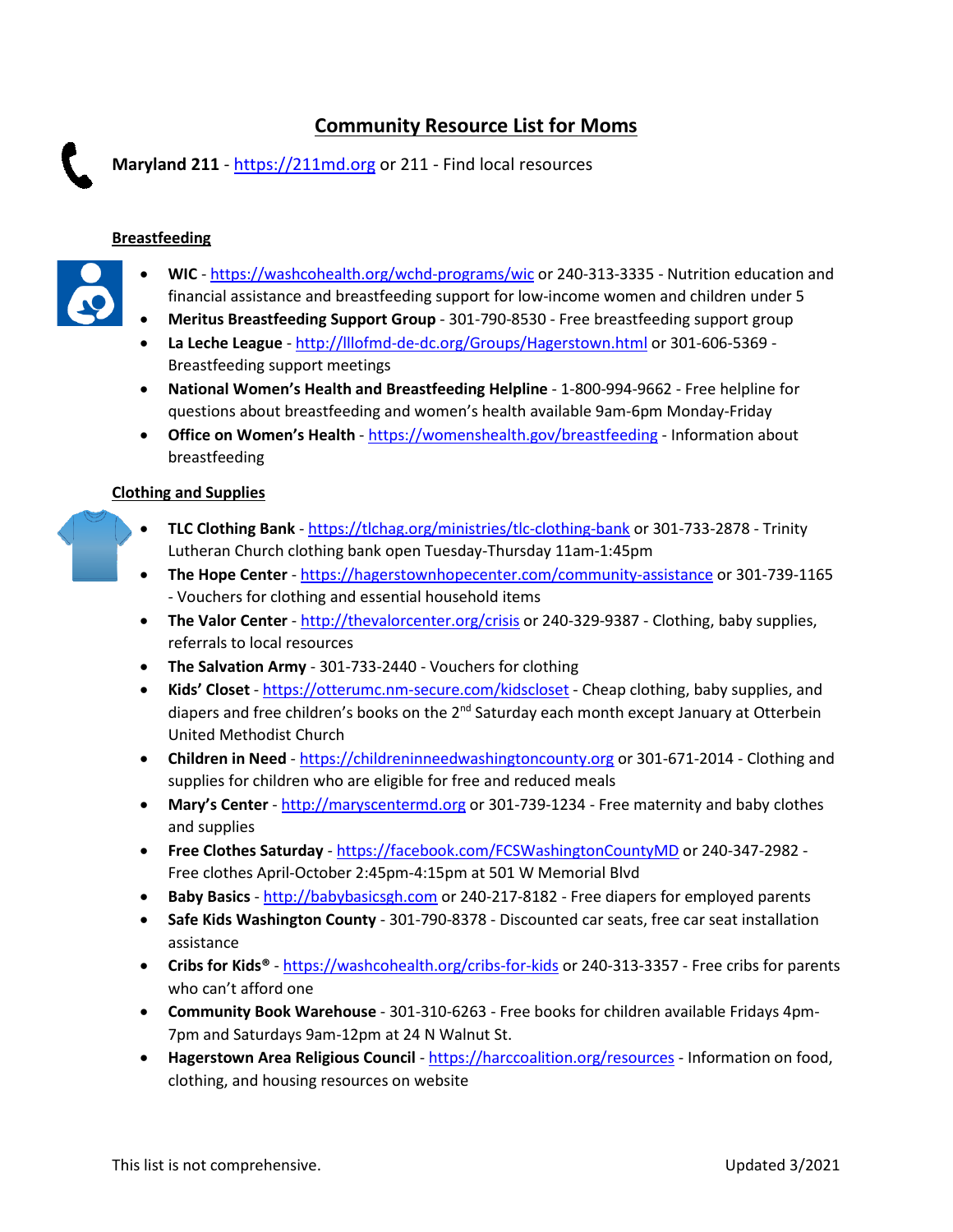## **Domestic and Sexual Violence**



- **National Domestic Violence Hotline** 1-800-799-7233 o[r https://thehotline.org](https://thehotline.org/) Free 24/7 hotline for victims of domestic violence
- **National Sexual Assault Hotline** 1-800-656-HOPE(4673) o[r https://rainn.org](https://rainn.org/) Free 24/7 hotline for victims of sexual violence
- **CASA**  [http://casainc.org](http://casainc.org/) or 301-739-4990 Services for victims of domestic and sexual violence
- **CASA Crisis Hotline** 301-739-8975 Free 24/7 crisis hotline

## **Financial Assistance**

- **Washington County Community Action Council** [http://wccac.org](http://wccac.org/) or 301-797-4161 Referrals and information on local resources, financial assistance, housing assistance program
- **Washington County Department of Social Services** 240-420-2100 Referrals to local resources, financial assistance, food assistance
- The Valor Center [http://thevalorcenter.org/crisis](http://thevalorcenter.org/crisis%20or%20240-329-9387) or 240-329-9387 Financial assistance, referrals to local resources
- **REACH of Washington County** [https://reachofwc.org/crisis-services](https://reachofwc.org/crisis-services/) or 301-733-2371 Referrals, support, and financial assistance for housing-related needs Tuesday and Thursday 9am-1pm

#### **Food**

- **Washington County Community Action Council** [http://wccac.org](http://wccac.org/) or 301-797-4161 Referrals and information on local resources, Washington County Food Bank Card Program
- **Washington County Department of Social Services** 240-420-2100 Referrals to local resources, financial assistance, food assistance
- **WIC** [https://washcohealth.org/wchd-programs/wic](https://washcohealth.org/wchd-programs/wic/) or 240-313-3335 Nutrition education and financial assistance and breastfeeding support for low-income women and children under 5
- **Hagerstown Area Religious Council** <https://harccoalition.org/resources> Information on food, clothing, and housing resources on website

#### **Healthcare**

- 
- **Community Free Clinic** [https://mycommunityfreeclinic.org](https://mycommunityfreeclinic.org/) or 301-733-9234 Free healthcare for uninsured individuals
- **Family Healthcare of Hagerstown** [https://familyhch.org](https://familyhch.org/) or 301-745-3777 Affordable healthcare services offered on a sliding fee scale
- **Washington County Health Department** [https://washcohealth.org/health-services/family](https://washcohealth.org/health-services/family-planning/)[planning](https://washcohealth.org/health-services/family-planning/) or 240-313-3296 - Reproductive health services including birth control, well woman exams, pregnancy testing, and STI/STD testing and treatment offered on a sliding fee scale
- Medicaid [https://washcohealth.org/health-services/medicaid](https://washcohealth.org/health-services/medicaid/) or 240-313-3330 Free help enrolling in Medicaid
- **Medication Assistance Center**  [https://meritushealth.com/locations/medication-assistance](https://meritushealth.com/locations/medication-assistance-center/)[center](https://meritushealth.com/locations/medication-assistance-center/) or 301-393-3441 - Prescription help for low-income and uninsured individuals
- **Partnership for Prescription Assistance Program**  [https://medicineassistancetool.org](https://medicineassistancetool.org/) or 1-888-477-2669 - Information on prescription assistance programs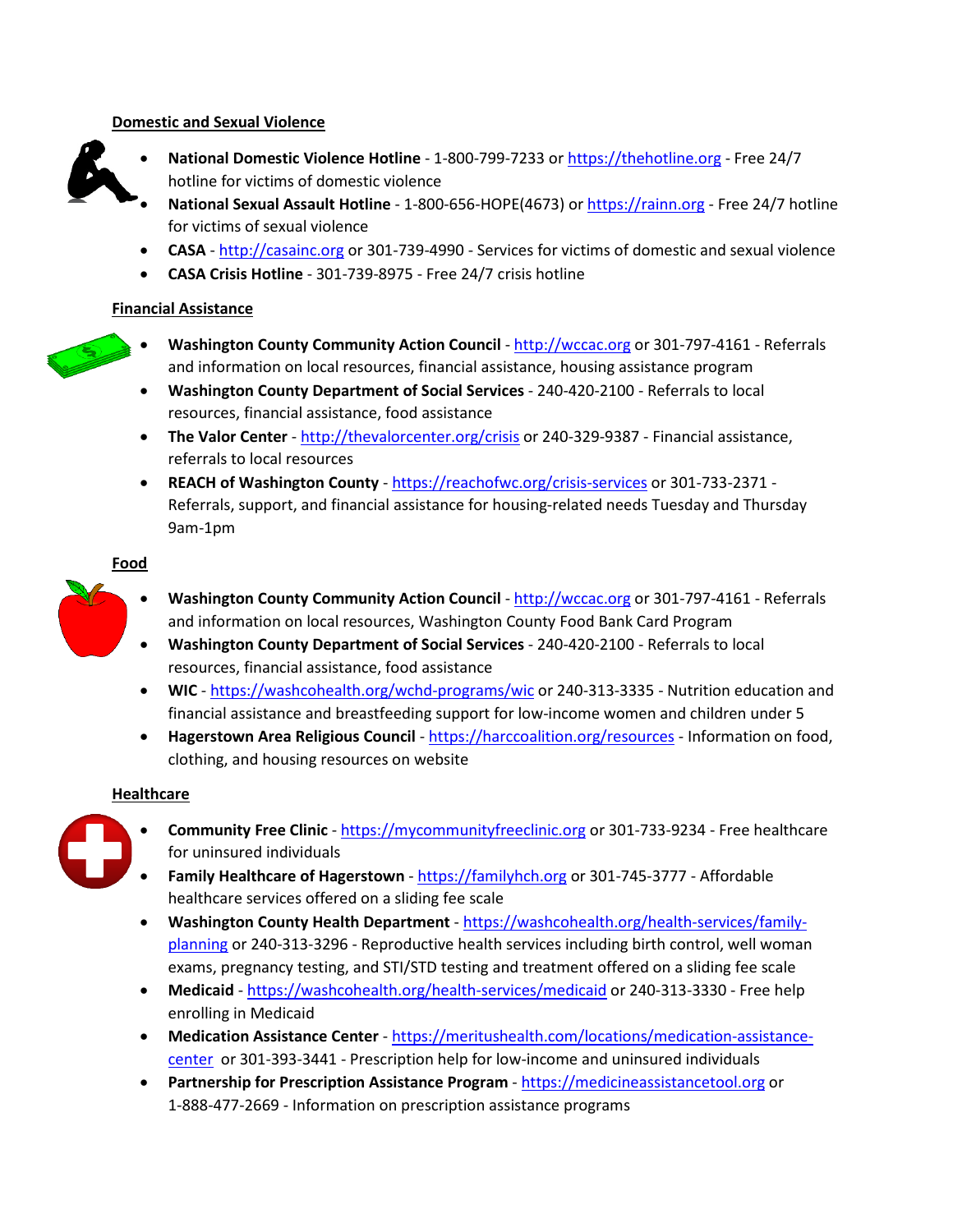## **Legal Assistance**



- **Courthouse Family Law Clinic** <https://mdcourts.gov/family/familyselfhelp> or 240-313-2580 Free legal help for family law issues available Thursdays 8am-1pm at the Washington County Circuit Court
- **Family Law Hotline** 1-800-845-8550 or<http://wlcmd.org/how-we-help/family-law> Hotline where people can ask a lawyer questions about divorce, separation, custody, and child support available 9:30am-4:30pm Monday-Friday
- **Maryland Legal Aid** <https://mdlab.org/get-help-services> or 301-694-7414 Free legal services for low-income people
- **Maryland Volunteer Lawyer Service** [https://mvlslaw.org](https://mvlslaw.org/) Free legal services for low-income people

# **Substance Use & Mental Health**



- **Washington County Health Department Behavioral Health** 240-313-3310 Referrals to services, Narcan (Naloxone) to reverse opioid overdoses
- **Healthy Washington County** [https://healthywashingtoncounty.com/resources/substance](https://healthywashingtoncounty.com/resources/substance-abuse-and-mental-health-services)[abuse-and-mental-health-services](https://healthywashingtoncounty.com/resources/substance-abuse-and-mental-health-services) - Resource list on website
- **Washington County Mental Health Authority** [https://wcmha.org](https://wcmha.org/) or 301-739-2490 Information on local mental health services
- **Family Healthcare of Hagerstown** [https://familyhch.org](https://familyhch.org/) or 301-745-3777 Affordable mental health services offered on a sliding fee scale
- **Brook Lane**  [https://brooklane.org](https://brooklane.org/) or 301-733-0330 Mental health services, financial assistance for services is available
- **Potomac Case Management** [https://pcmsinc.org](https://pcmsinc.org/) or 301-791-3087 Case management and care coordination for mental health
- **National Suicide Prevention Lifeline** 1-800-273-TALK(8255) or [https://suicidepreventionlifeline.org](https://suicidepreventionlifeline.org/) - Free 24/7 crisis hotline
- **Hagerstown Alcoholics Anonymous** [https://hagerstownaa.org](https://hagerstownaa.org/) or 301-733-1109 Alcohol abuse recovery support
- **Almost Heaven Area Narcotics Anonymous**  [https://almostheavenareana.org](https://almostheavenareana.org/) or 800-777-1515 - Substance abuse recovery support

# **Tobacco**



- **Tobacco Free For Life** [https://washcohealth.org/health-services/tobacco-free-for-life](https://washcohealth.org/health-services/tobacco-free-for-life/) or 240-313-3310 - Free tobacco cessation classes
- **Baby & Me Tobacco Free** [https://washcohealth.org/baby-me-tobacco-free](https://washcohealth.org/baby-me-tobacco-free/) or 240-313-3310 Free tobacco cessation classes for pregnant women
- **1-800-QUIT-NOW(784-8669)** [https://smokingstopshere.com](https://smokingstopshere.com/) or 1-800-784-8669 Free 24/7 telephone tobacco quitline
- **Smokefree.gov** [https://women.smokefree.gov](https://women.smokefree.gov/) Free tobacco cessation resources and text quitlines
- **Become an EX** [https://becomeanex.org](https://becomeanex.org/) Free tobacco cessation resources and support